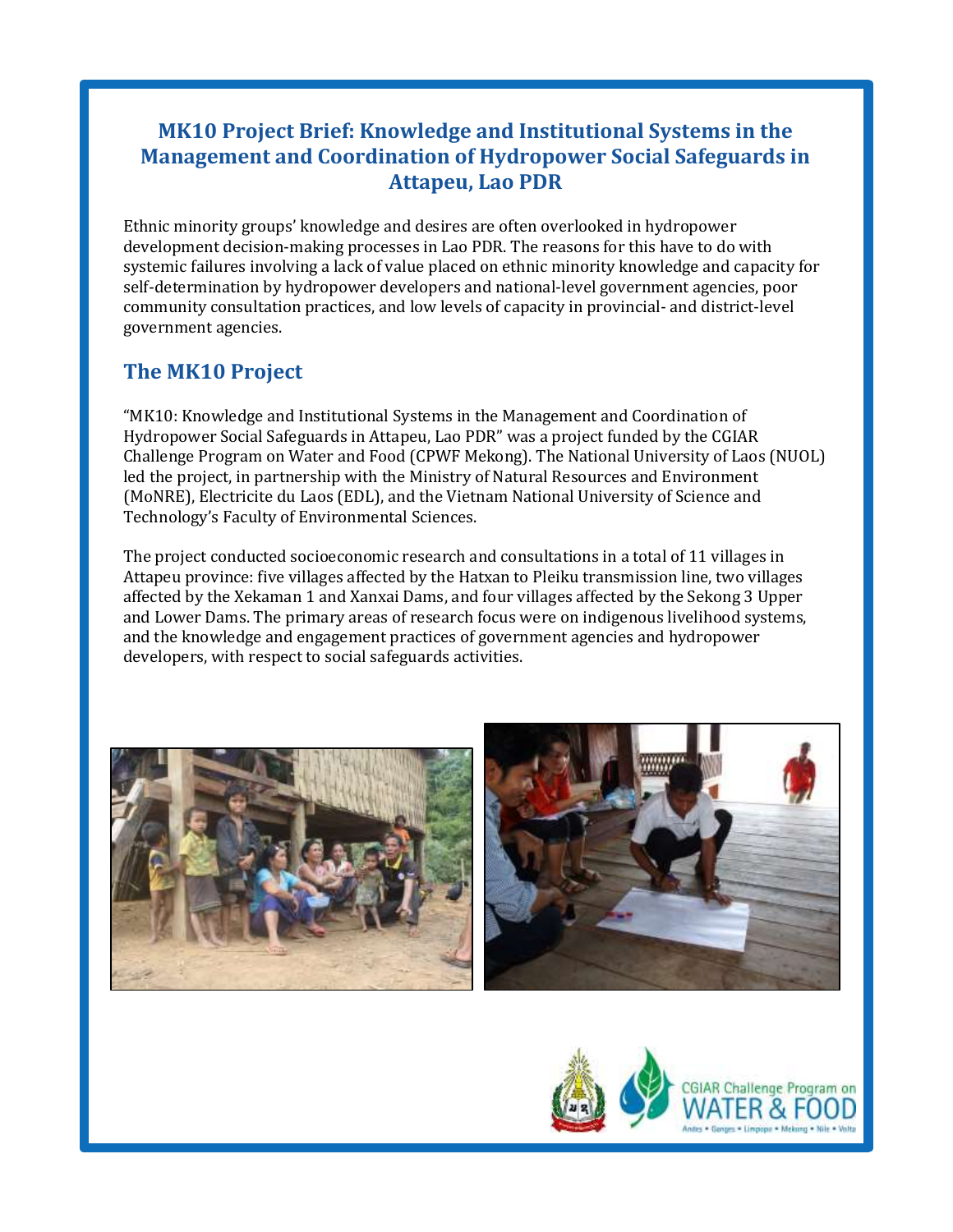An aspect of this research was to focus on specific gaps between safeguard planning by Vietnamese developers and the requirements of the Government of Laos (GoL) and the Asian Development Bank (ADB). The gaps, which had been identified in an ADB due diligence audit, made particular reference to the planning of livelihoods and income restoration for affected indigenous peoples; knowledge of, and adherence to, sustainable social safeguard measures by the developers; and consultation with, and information provided to, impacted indigenous people.

Researchers used several participatory research techniques to reveal the intricacies and nuances of the ethnic minorities' livelihood systems and how these were intertwined with their social structure, cultural practices, and spiritual beliefs.

*Participatory Research Techniques*

- Agro-ecological profiling and resource mapping
- Socioeconomic survey
- Focus group discussions
- Key informant interviews
- Case studies
- Household livelihood portfolios and labour calendars
- Knowledge, attitude, response, and experience (KARE) analysis of villagers on resettlement issues

### **Findings**

The project found that ethnic minorities depend upon swidden agriculture, non-timber forest products, and fish for their livelihoods and subsistence. Relocation frequently involves resettling highland communities in the lowlands, and a transition from swidden agriculture to sedentary crop production or paddy cultivation. There is a widespread misconception among resettlement planners that this is an easy transition for communities to make. Highland indigenous communities have no experience with or traditional knowledge of irrigated rice farming, which can lead to crop failures and hunger. Relocated communities are also often closer to rubber plantations and mines, which introduces the prospect of engagement in wage labour. Ethnic minority groups' livelihood systems are intimately linked to their social structure, culture, and spiritual beliefs. A transition to sedentary crop production and wage labour severs these linkages and causes significant disruption to indigenous social structures, cultural identity, and spiritual well being.

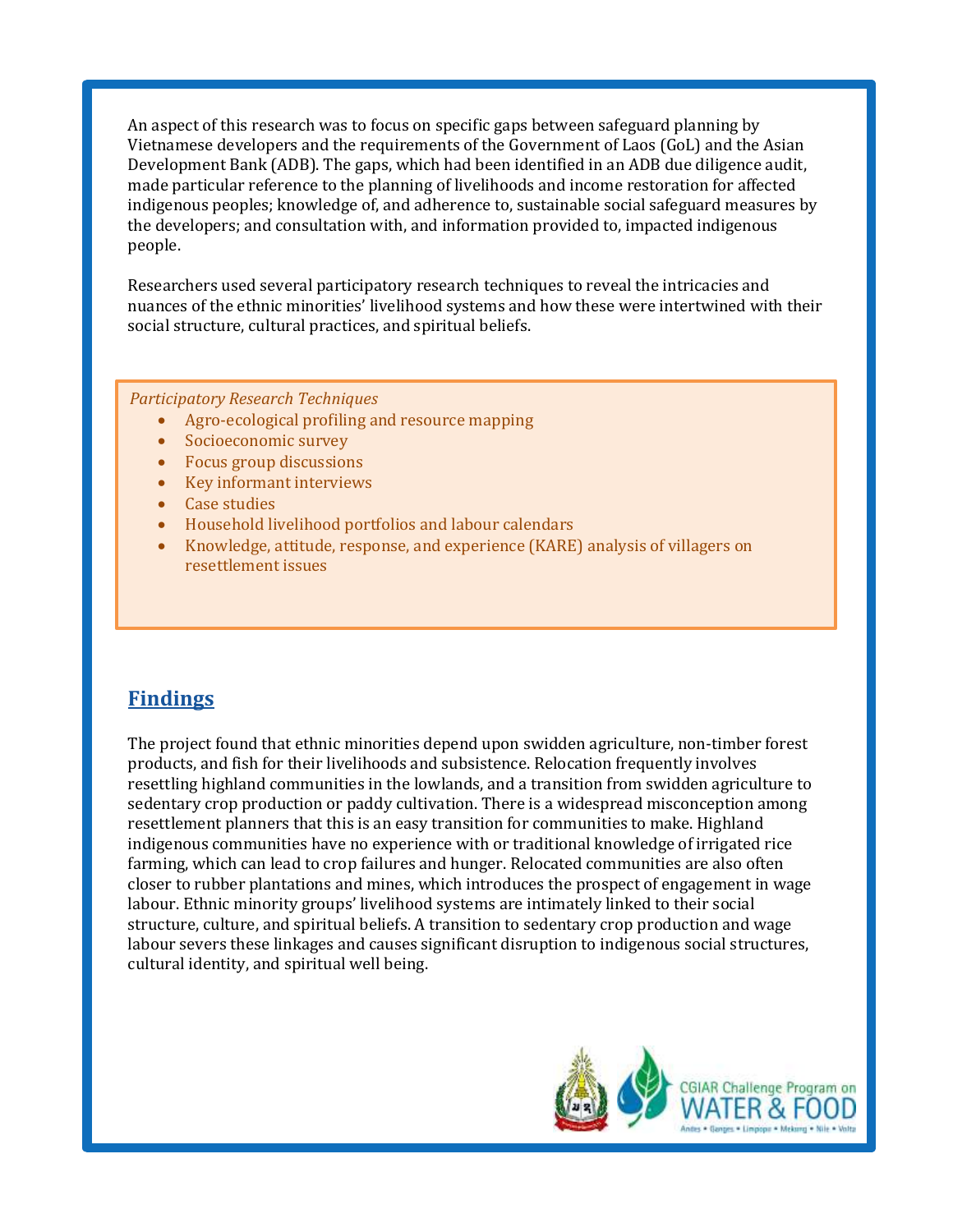Resources allocated by the project developer to relocation, resettlement, and livelihood restoration activities were inadequate and consultations with affected communities were found to be insufficient. Two of the most glaring problems were that foreign consultants and hydropower developers leading the consultation process had minimal understanding of local livelihood systems, and there was little value placed on local knowledge, desires, or capacity for self-determination. Furthermore, the consultations engaged only the leaders of the villages, rather than the villagers, and were conducted in Lao, which many ethnic women do not understand.

Provincial- and district-level government agencies have the potential to lead more effective consultation processes, as they may have local language abilities and greater understanding of local livelihood systems. However, there is a power differential between these government agencies and the project developer, such that the government agencies are not empowered to challenge decisions made by the project developer. The government agencies would also benefit from the strengthening of their research, consultation, and information sharing capabilities.